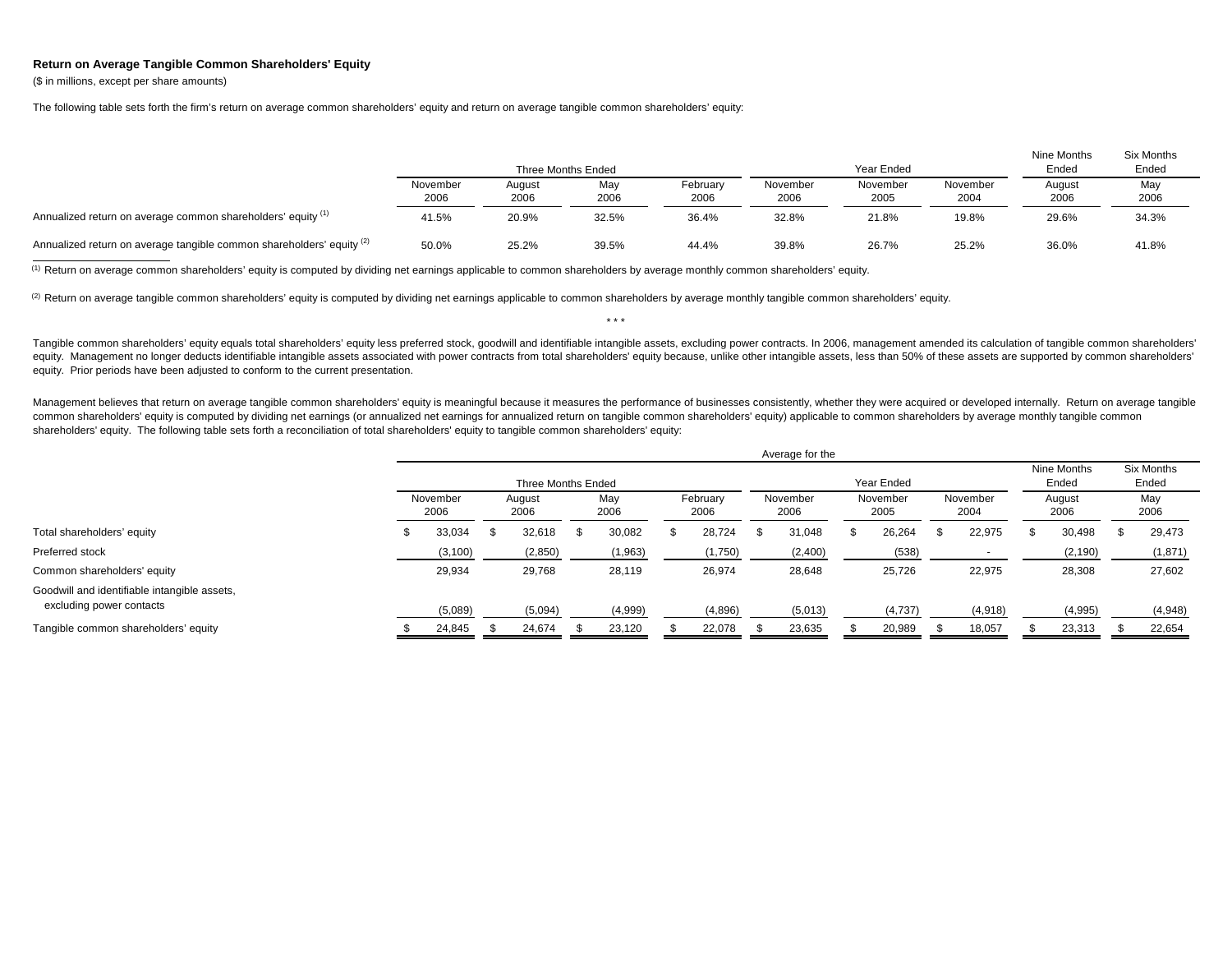## **Reconciliation of Net Earnings, Diluted Earnings Per Common Share, Common Shareholders' Equity and the Ratio of Compensation and Benefits to Net Revenuesas reported, to these items excluding incremental non-cash expenses related to the accounting for certain share-based awards under SFAS No. 123-R**

(\$ in millions, except per share amounts)

Statement of Financial Accounting Standards (SFAS) No. 123-R, "Share-Based Payment," focuses primarily on accounting for transactions in which an entity obtains employee services in exchange for share-based payments. In th which requires that share-based awards held by employees that were retirement-eligible, including those subject to non-compete agreements, be expensed in the year of grant. In addition to expensing current year awards, pri service period. Therefore, compensation and benefits expenses in 2006 included (and, to a lesser extent, 2007 and 2008 will include) both amortization of prior year share-based awards held by employees that were retirement awards granted to those employees. Management believes that presenting the firm's results excluding the impact of the continued amortization of these prior year share-based awards increases the comparability of period-to-p representation of the relationship of current period compensation to net revenues.

The following tables set forth a reconciliation of net earnings, diluted earnings per common share, common shareholders' equity and the ratio of compensation and benefits to net revenues, as reported, to these items exclud based awards granted to retirement-eligible employees:

|                                                                                                    |               |       | Three Months Ended |          |               | Year Ended    | Nine Months Ended | Six Months Ended |
|----------------------------------------------------------------------------------------------------|---------------|-------|--------------------|----------|---------------|---------------|-------------------|------------------|
|                                                                                                    | November 2006 |       | August 2006        | May 2006 | February 2006 | November 2006 | August 2006       | May 2006         |
| Net earnings                                                                                       |               | 3,152 | 1,594              | 2,312    | 2.479         | 9,537         | 6,385             | 4,791            |
| Impact of the continued amortization of prior year share-based awards, net of tax                  |               | 81    |                    |          | 159           | 421           | 340               | 250              |
| Net earnings, excluding the impact of the continued amortization of prior year share-based awards  |               | 3,233 | 1,684              | 2,403    | 2,638         | 9,958         | 6,725             | 5,041            |
| Preferred stock dividends                                                                          |               | (48)  | (39)               | (26)     | (26)          | (139)         | (91)              | (52)             |
| Net earnings applicable to common shareholders, excluding the impact of the continued amortization |               |       |                    |          |               |               |                   |                  |
| of prior year share-based awards                                                                   |               | 3.185 | 1,645              | 2.377    | 2.612         | 9.819         | 6.634             | 4,989            |

|                                                                                                     |               |      | Three Months Ended |          |               | Nine Months Ended<br>Year Ended<br>August 2006<br>November 2006<br>19.69<br>13.12<br>0.88<br>0.71 |  |       | Six Months Ended |
|-----------------------------------------------------------------------------------------------------|---------------|------|--------------------|----------|---------------|---------------------------------------------------------------------------------------------------|--|-------|------------------|
|                                                                                                     | November 2006 |      | August 2006        | May 2006 | February 2006 |                                                                                                   |  |       | May 2006         |
| Diluted earnings per common share                                                                   |               | 6.59 | 3.26               | 4.78     | 5.08          |                                                                                                   |  |       | 9.86             |
| Impact of the continued amortization of prior year share-based awards, net of tax                   |               | 0.18 | 0.19               | 0.19     | 0.33          |                                                                                                   |  |       | 0.52             |
| Diluted earnings per common share, excluding the impact of the continued amortization of prior year |               |      |                    |          |               |                                                                                                   |  |       |                  |
| share-based awards                                                                                  |               | 6.77 | 3.45               | 4.97     | 5.41          | 20.57                                                                                             |  | 13.83 | 10.38            |

|                                                                                                  |               |                    |          | Average for the |               |                   |                  |
|--------------------------------------------------------------------------------------------------|---------------|--------------------|----------|-----------------|---------------|-------------------|------------------|
|                                                                                                  |               | Three Months Ended |          |                 | Year Ended    | Nine Months Ended | Six Months Ended |
|                                                                                                  | November 2006 | August 2006        | May 2006 | February 2006   | November 2006 | August 2006       | May 2006         |
| Total shareholders' equity                                                                       | 33,034        | 32,618             | 30.082   | 28.724          | 31,048        | 30.498            | 29.473           |
| Preferred stock                                                                                  | (3, 100)      | (2,850)            | (1,963)  | (1,750)         | (2,400)       | (2, 190)          | (1,871)          |
| Common shareholders' equity                                                                      | 29,934        | 29,768             | 28.119   | 26,974          | 28.648        | 28.308            | 27,602           |
| Impact of the continued amortization of prior year share-based awards, net of tax                | (192)         | (147)              | (105)    | (48)            | (122)         | (98)              | (76)             |
| Common shareholders' equity, excluding the impact of the continued amortization of prior year    |               |                    |          |                 |               |                   |                  |
| share-based awards                                                                               | 29.742        | 29,621             | 28.014   | 26,926          | 28,526        | 28.210            | 27,526           |
| Goodwill and identifiable intangible assets, excluding power contracts                           |               |                    |          |                 |               |                   |                  |
| (see Return on Average Tangible Common Shareholders' Equity above)                               | (5,089)       | (5,094)            | (4,999)  | (4,896)         | (5,013)       | (4,995)           | (4,948)          |
| Tangible common shareholders' equity (see Return on Average Tangible Common Shareholders' Equity |               |                    |          |                 |               |                   |                  |
| above), excluding the impact of the continued amortization of prior year share-based awards      | 24,653        | 24,527             | 23,015   | 22,030          | 23,513        | 23,215            | 22,578           |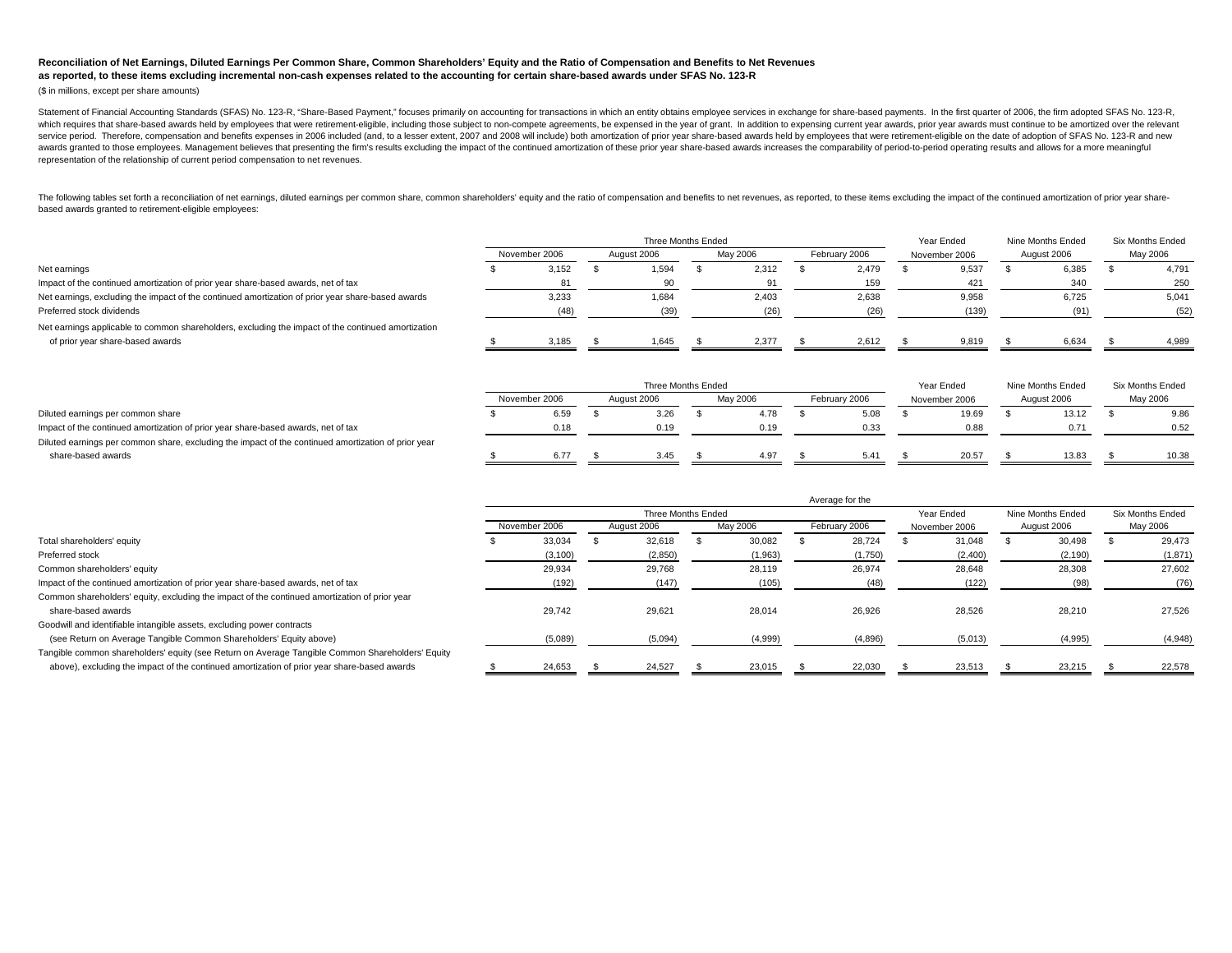The following table sets forth the firm's return on average common shareholders' equity and return on average tangible common shareholders' equity, excluding the impact of the continued amortization of prior year share-bas

|                                                                         |               | Three Months Ended |          |               | Year Ended    | Nine Months Ended | Six Months Ended |
|-------------------------------------------------------------------------|---------------|--------------------|----------|---------------|---------------|-------------------|------------------|
|                                                                         | November 2006 | August 2006        | May 2006 | February 2006 | November 2006 | August 2006       | May 2006         |
| Annualized return on average common shareholders' equity (See Return on |               |                    |          |               |               |                   |                  |
| Average Common Shareholders' Equity above)                              | 42.8%         | 22.2%              | 33.9%    | 38.8%         | 34.4%         | 31.4%             | 36.2%            |
| Annualized return on average tangible common shareholders' equity (See  |               |                    |          |               |               |                   |                  |
| Return on Average Tangible Common Shareholders' Equity above)           | 51.7%         | 26.8%              | 41.3%    | 47.4%         | 41.8%         | 38.1%             | 44.2%            |
|                                                                         |               | ***                |          |               |               |                   |                  |

The firm's ratio of compensation and benefits to net revenues, excluding the impact of the continued amortization of prior year share-based awards, is computed by dividing compensation and benefits, excluding the impact of based awards held by employees that were retirement-eligible on the date of adoption of SFAS No. 123-R, by net revenues. Management believes that presenting the ratio of compensation and benefits to net revenues excluding of these awards enhances the comparability of period-to-period compensation and benefits and allows for a more meaningful representation of the relationship of current period compensation to net revenues. The following tab compensation and benefits to net revenues, as reported, to the ratio of compensation and benefits to net revenues excluding the impact of the continued amortization of prior year share-based awards:

|                                                                       |               | Three Months Ended |          |               | Year Ended    | Nine Months Ended | Six Months Ended |
|-----------------------------------------------------------------------|---------------|--------------------|----------|---------------|---------------|-------------------|------------------|
|                                                                       | November 2006 | August 2006        | May 2006 | February 2006 | November 2006 | August 2006       | May 2006         |
| Compensation and benefits                                             | 2,505         | 3,530              | 5,108    | 5,314         | 16,457        | 13,952            | 10,422           |
| Impact of the continued amortization of prior year share-based awards | (129)         | (133)              | (138)    | (237)         | (637)         | (508)             | (375)            |
| Compensation and benefits, excluding the impact of the continued      |               |                    |          |               |               |                   |                  |
| amortization of prior year share-based awards                         | 2.376         | 3,397              | 4.970    | 5.077         | 15.820        | 13.444            | 10,047           |
| Total net revenues                                                    | 9.407         | 7,584              | 10,241   | 10,433        | 37,665        | 28,258            | 20,674           |
|                                                                       |               |                    |          |               |               |                   |                  |
| Ratio of compensation and benefits to net revenues, excluding the     |               |                    |          |               |               |                   |                  |
| impact of the continued amortization of prior year share-based awards | 25.3%         | 44.8%              | 48.5%    | 48.7%         | 42.0%         | 47.6%             | 48.6%            |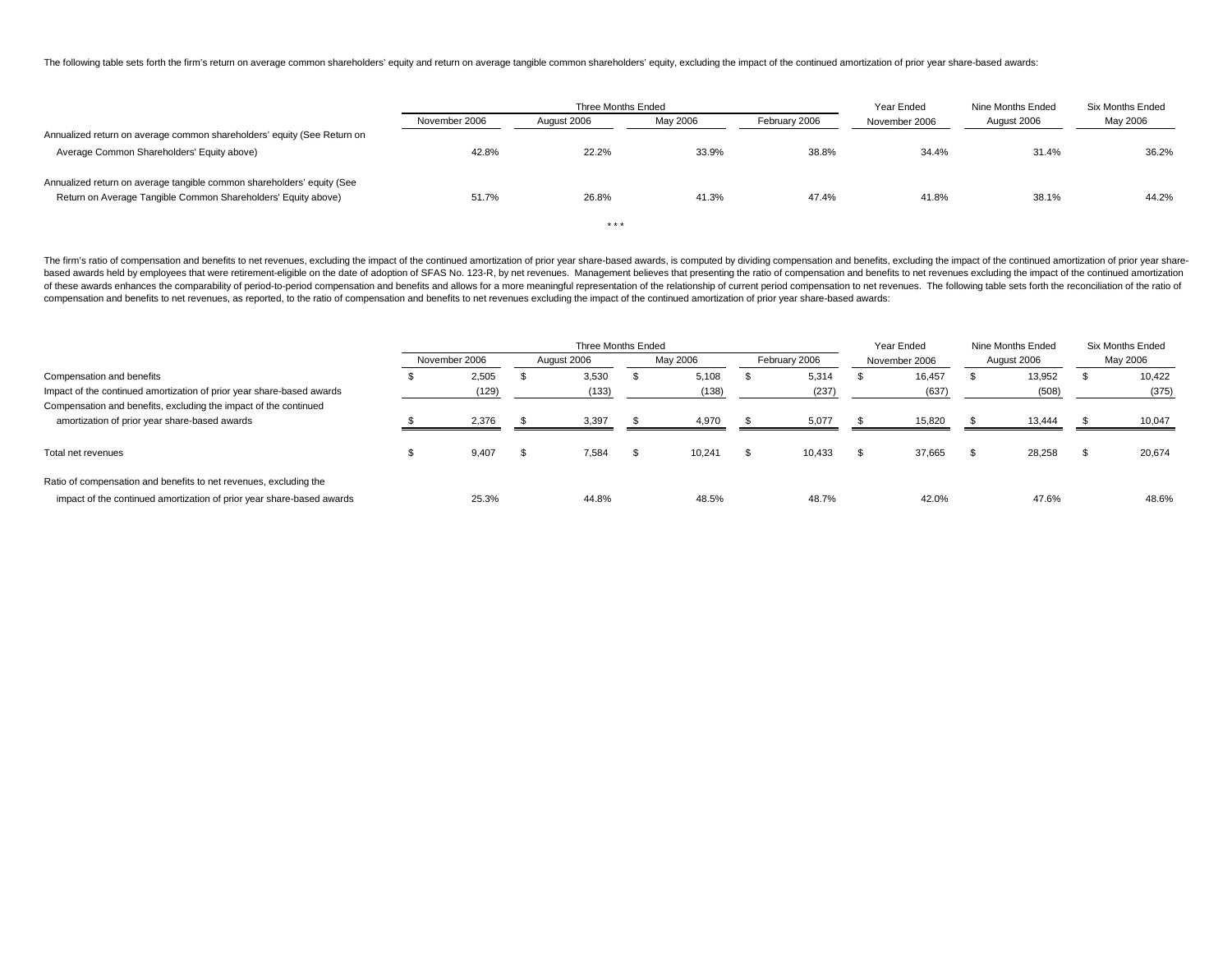## **Adjusted Assets, Tangible Equity Capital, Adjusted Leverage Ratio and Tangible Book Value Per Common Share**

(\$ in millions, except per share amounts)

The following table sets forth information on the firm's assets, shareholders' equity, leverage ratios and book value per common share:

|                                          |               |               | As of         |               |               |               |
|------------------------------------------|---------------|---------------|---------------|---------------|---------------|---------------|
|                                          | November 2006 | November 2005 | November 2004 | August 2006   | May 2006      | February 2006 |
| Total assets                             | \$<br>838,201 | \$<br>706,804 | \$<br>531,379 | \$<br>798,309 | \$<br>798,884 | \$<br>758,821 |
| Adjusted assets <sup>(1)</sup>           | 541,033       | 466,500       | 347,082       | 523,083       | 522,336       | 495,086       |
| Total shareholders' equity               | 35,786        | 28,002        | 25,079        | 33,493        | 31,800        | 28,915        |
| Tangible equity capital (2)              | 33,517        | 26,030        | 22,958        | 31,113        | 29,488        | 26,717        |
| Leverage ratio <sup>(3)</sup>            | $23.4 \times$ | $25.2 \times$ | $21.2 \times$ | $23.8 \times$ | 25.1 x        | $26.2 \times$ |
| Adjusted leverage ratio <sup>(4)</sup>   | $16.1 \times$ | $17.9 \times$ | $15.1 \times$ | $16.8 \times$ | $17.7 \times$ | 18.5 x        |
| Common shareholders' equity              | \$<br>32,686  | \$<br>26,252  | \$<br>25,079  | \$<br>30,393  | \$<br>29,200  | \$<br>27,165  |
| Tangible common shareholders' equity (5) | 27,667        | 21,530        | 20,208        | 25,263        | 24,138        | 22,217        |
| Book value per common share (6)          | \$<br>72.62   | \$<br>57.02   | \$<br>50.77   | \$<br>67.87   | \$<br>64.92   | \$<br>60.42   |
| Tangible book value per common share (1) | 61.47         | 46.76         | 40.91         | 56.42         | 53.66         | 49.42         |

(1) Adjusted assets excludes (i) low-risk collateralized assets generally associated with the matched book and securities lending businesses (which is calculated by adding securities borrowed and financial instruments purchased under agreements to resell, and then subtracting nonderivative short positions), (ii) cash and securities segregated for regulatory and other purposes and (iii) goodwill and identifiable intangible assets, excluding power contracts. In 2006, management amended its calculation of adjusted assets. It no longer deducts identifiable intangible assets associated with power contracts from total assets. Management amended its calculation in order to be consistent with the calculation of tangible equity capital and the adjusted leverage ratio (see footnote 2 below). Prior periods have been adjusted to conform to the current presentation. The following table sets forth a reconciliation of total assets to adjusted assets:

|                 |                                                              |               |               |               | As of |             |               |               |
|-----------------|--------------------------------------------------------------|---------------|---------------|---------------|-------|-------------|---------------|---------------|
|                 |                                                              | November 2006 | November 2005 | November 2004 |       | August 2006 | May 2006      | February 2006 |
| Total assets    |                                                              | \$<br>838,201 | 706,804       | \$<br>531,379 | \$    | 798,309     | \$<br>798,884 | \$<br>758,821 |
| Deduct:         | Securities borrowed<br>Financial instruments purchased under | (219, 342)    | (191, 800)    | (155,086)     |       | (210, 190)  | (210, 287)    | (200, 017)    |
|                 | agreements to resell                                         | (82, 126)     | (83, 619)     | (44, 257)     |       | (82,958)    | (86, 944)     | (96, 442)     |
| Add:            | Financial instruments sold, but not yet purchased,           |               |               |               |       |             |               |               |
|                 | at fair value                                                | 155,805       | 149,071       | 132,097       |       | 156,557     | 159,801       | 153,887       |
|                 | Less derivative liabilities                                  | (65, 496)     | (57, 829)     | (64,001)      |       | (57, 196)   | (63,316)      | (55, 259)     |
|                 | Subtotal                                                     | 90,309        | 91,242        | 68,096        |       | 99,361      | 96,485        | 98,628        |
| Deduct:         | Cash and securities segregated for regulatory                |               |               |               |       |             |               |               |
|                 | and other purposes                                           | (80,990)      | (51, 405)     | (48, 179)     |       | (76, 309)   | (70, 740)     | (60, 956)     |
|                 | Goodwill and identifiable intangible assets,                 |               |               |               |       |             |               |               |
|                 | excluding power contacts                                     | (5,019)       | (4, 722)      | (4,871)       |       | (5, 130)    | (5,062)       | (4,948)       |
| Adjusted assets |                                                              | 541,033       | 466,500       | 347,082       |       | 523,083     | 522,336       | 495,086       |